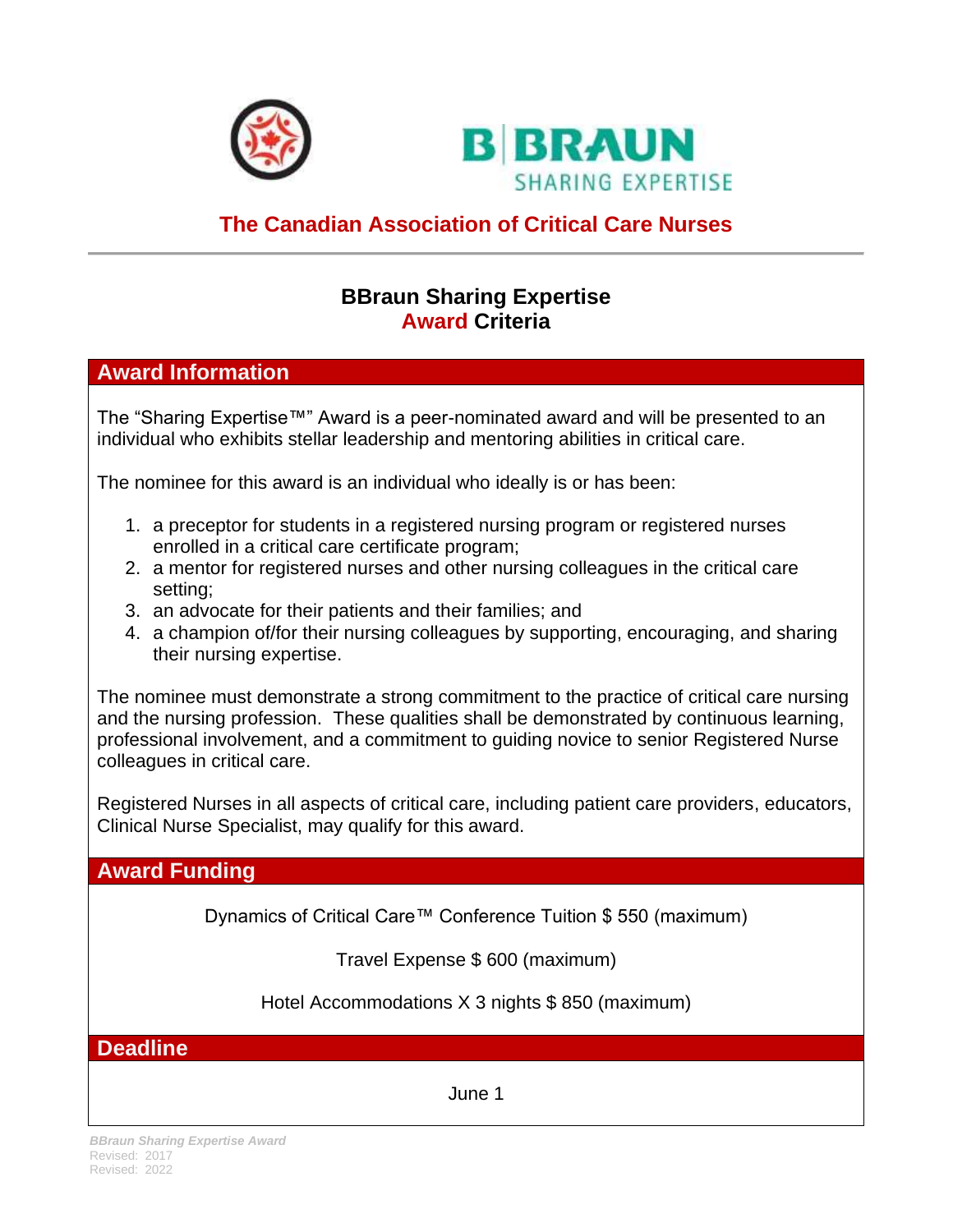### **Overall Award Criteria**

**Nominees and applicants must**:

- 1. be a **current/active** member of the Canadian Association of Critical Care Nurses (CACCN) for a *minimum of one (1) year prior to the application/nomination* for all awards, bursaries, grants.
- 2. Exceptions to the membership criteria are:
	- a. Brenda Morgan Leadership Excellence Award member, for a **minimum of five** (5) consecutive years and.
	- b. Life Member Award member, for a **minimum of ten** (10) consecutive years.
- 3. be licensed to practice nursing in Canada.
- 4. complete the application/nomination via the online award, bursary, and grant submission system.
- 5. provide signed applications and/or nomination letters (physical or electronic signatures accepted), where required.
- 6. provide contact information for applicants, nominees and those providing character references, chapter and/or national involvement, to verify authenticity, where required.

# **Award Specific Criteria**

The nominee for the "**Sharing Expertise**™" Award must:

- 1. Be an active CACCN member for a minimum of one (1) year.
- 2. Have a minimum of five (5) years of critical care nursing experience.
- 3. Practice to the CACCN Standards of Critical Care Nursing Practice (5th Ed 2017).

In addition to the above:

- 1. Preference will be given to a nominee who has Canadian Nurses Association Certification [CNCC(C) or CNCCP(C)].
- 2. Each nomination must have the support of a critical care nursing colleague who is an active CACCN member.
- 3. Applicants may be nominated or may self-identify.

**Award Submission Process**

Each application must be accompanied by the following:

1. One (1) letter of support for the applicant / nominee from a colleague who is an active CACCN Member;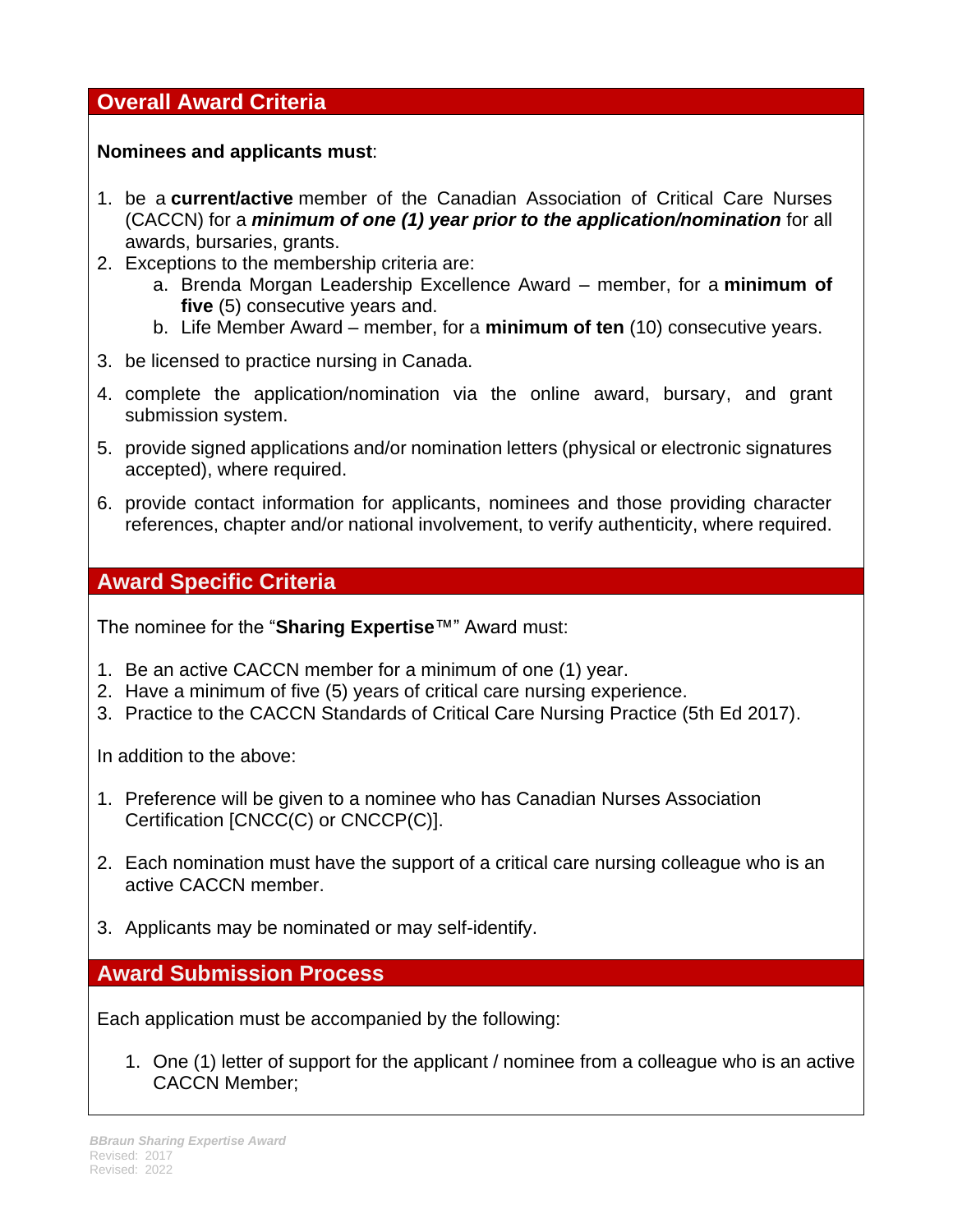- 2. One (1) letter of support for the applicant/nominee from their manager or a critical care nursing colleague, or a critical care Physician
- 3. The letters **must provide concrete examples** supporting why the applicant/nominee should be considered for the award.
- 4. Information should include, but is not limited to the applicant's involvement in:
	- a. The Canadian Association of Critical Care Nurses (CACCN).
	- b. Preceptorship.
	- c. Practicing to the CACCN Standards of Critical Care Nursing Practice (5th Ed. 2017).
	- d. Mentoring, supporting, encouraging, sharing and teaching registered nursing colleagues.
	- e. Engagement in continuous learning activities (does not need to be a formal educational program).
	- f. Demonstrated professional involvement advocating for patients and their families
	- g. Supporting, encouraging, and sharing their critical care expertise.
	- h. A strong commitment to the practice of critical care nursing, continuous learning, professional development and the nursing profession.
- 5. Online submission at www.caccn.ca;
- 6. Incomplete nomination packages and packages received after the deadline will not be considered.

#### **Selection Process**

- 1. Applications will be blind reviewed by the Award Review Committee of active CACCN Members.
- 2. Applicants with the highest rubric score will be the recipient of the award.
- 3. Applicants will be notified of the application results via email and regular mail.
- 4. Applicants must acknowledge receipt of the award within three (3) months of notification. Failure to do so may result in the award being granted to the second-place applicant based on rubric scoring.
- 5. Applicants will be recognized in the CACCN Critical Connections Bulletin, the Annual Report and at the Awards Ceremony at the *Canadian Critical Care Nursing Conference*.
- 6. The successful candidate is required to attend the CACCN Awards Ceremony and to meet with B. Braun Representatives in the exhibit hall for photographs.